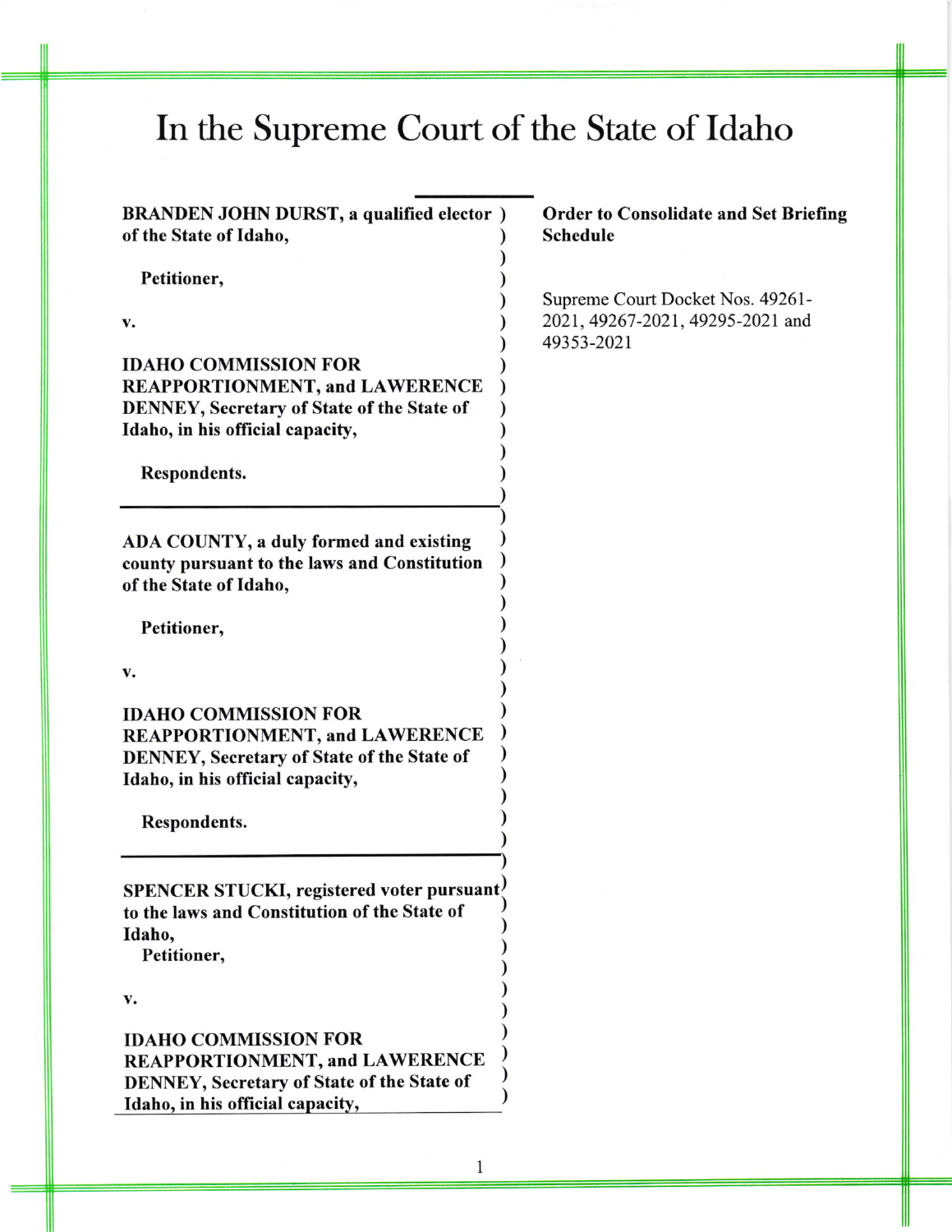## Respondents. )

CHIEF J. ALLAN, a registered voter of the State of Idaho and Chairman of the Coeur d'Alene, Tribe, and DEVON BOYER, a registered voter of the State of Idaho and Chairman of the Shoshone-Bannock Tribes,

Petitioners,

v.

IDAHO COMMISSION FOR REAPORTIONMENT, and LAWERENCE DENNEY, Secretary of State of the State of Idaho, in his official capacity,

Respondents.

On November 23,2021, this Court entered an Order Consolidating Actions and Resetting Briefing Schedule consolidating Supreme Court Docket No. 49261-2021 Durst v. Idaho Commission for Reapportionment and Supreme Court Docket No. 49267-2021 Ada County v. Idaho Commission for Reapportionment.

)

) ) ) ) ) ) ) ) ) ) ) ) ) ) ) ) )

On December 1,2021, a Petition Challenging Adopted Redistricting Plan L03 was filed by Petitioner, Spencer E. Stucki, in Supreme Court Docket No. 49295-2021 Stucki v. Idaho Commission for Reapportionment. This Court conditionally dismissed Stucki's Petition because it was not verified. However, a Verified Petition Challenging Adopted Redistricting Plan L03 was filed by Petitioner Spencer E. Stucki on December 8,202I.

On December 16, 2021, a Verified Petition Challenging Adopted Redistricting Plan L03 was filed by Petitioners Chief J. Allan and Devon Boyer in Supreme Court Docket No. 49353- 2021 Allan v. Idaho Commission for Reapportionment. Petitioners Allan and Boyer also filed a motion to consolidate their case with Durst and Ada County.

On December 16, 2021, Petitioner Ada County filed a Notice of Non-Opposition to the Motion to Consolidate filed by Petitioners Allan and Boyer in Docket No. 49353-202I.

WHEREAS, it appearing that Supreme Court Docket Nos. 49295-2021 and 49353-2021,